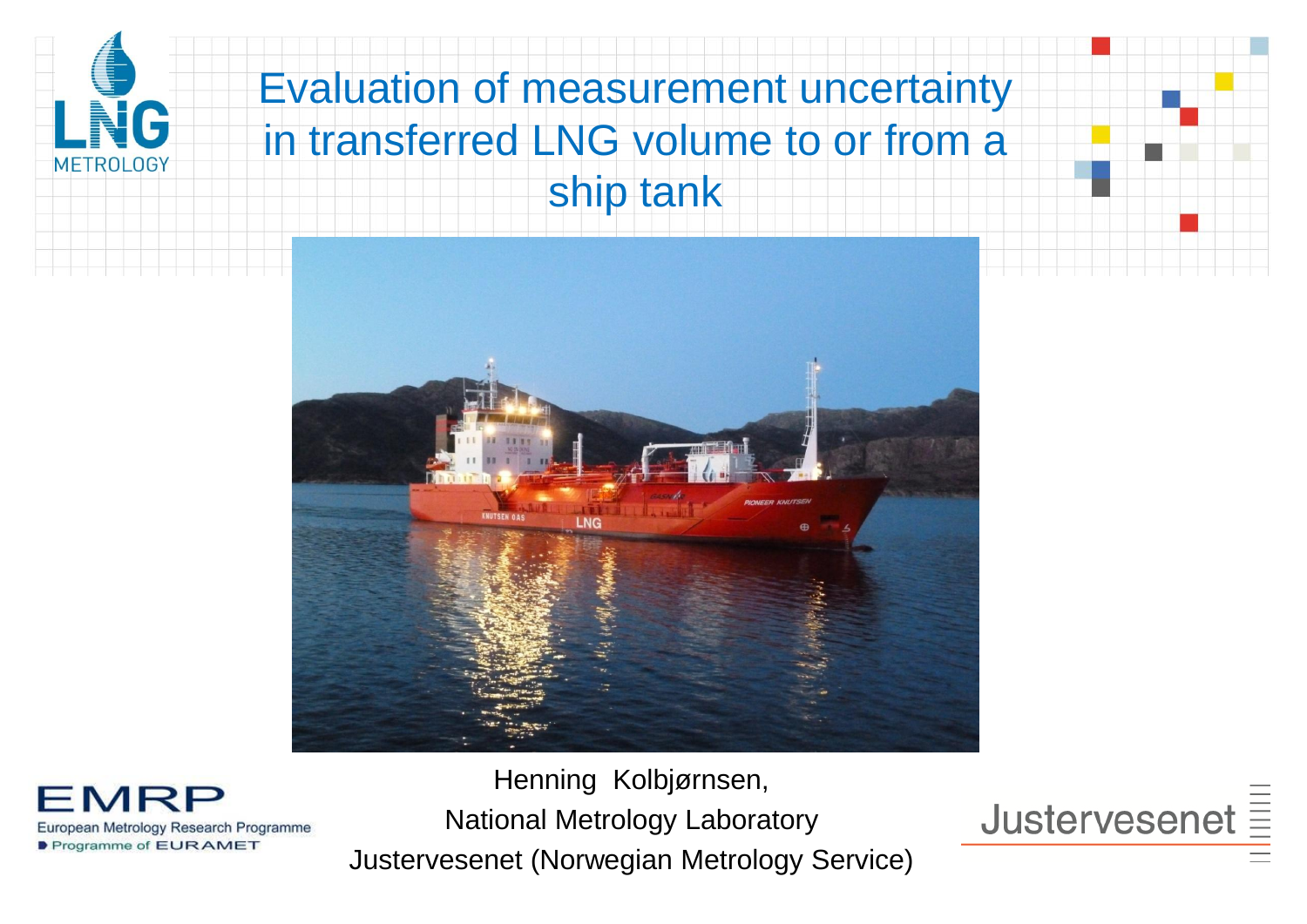

### Focus in this presentation

Report: **Evaluation uncertainty in transferred LNG volume** VSL (P. Lucas), FORCE (L. Poder), JV (T. Mortensen, K. Hellerud, H. Kolbjørnsen) (Delivered ultimo 2011)

- The need for a common metrological language and understanding and methodology for uncertainty assessment.
- Some reflections to the different types of tanks, level gauging equipment, trim/list measurements etc.
- The users need for understanding their measurement system and its use.
- Traceability in metrology for custody transfer
- Some significant differences between applied systems
- Visualization of significant contributions to the combined uncertainty
- Propagation of uncertainty trough correct models (model functions)
- Uncertainty in estimated unloaded volume from a complete vessel

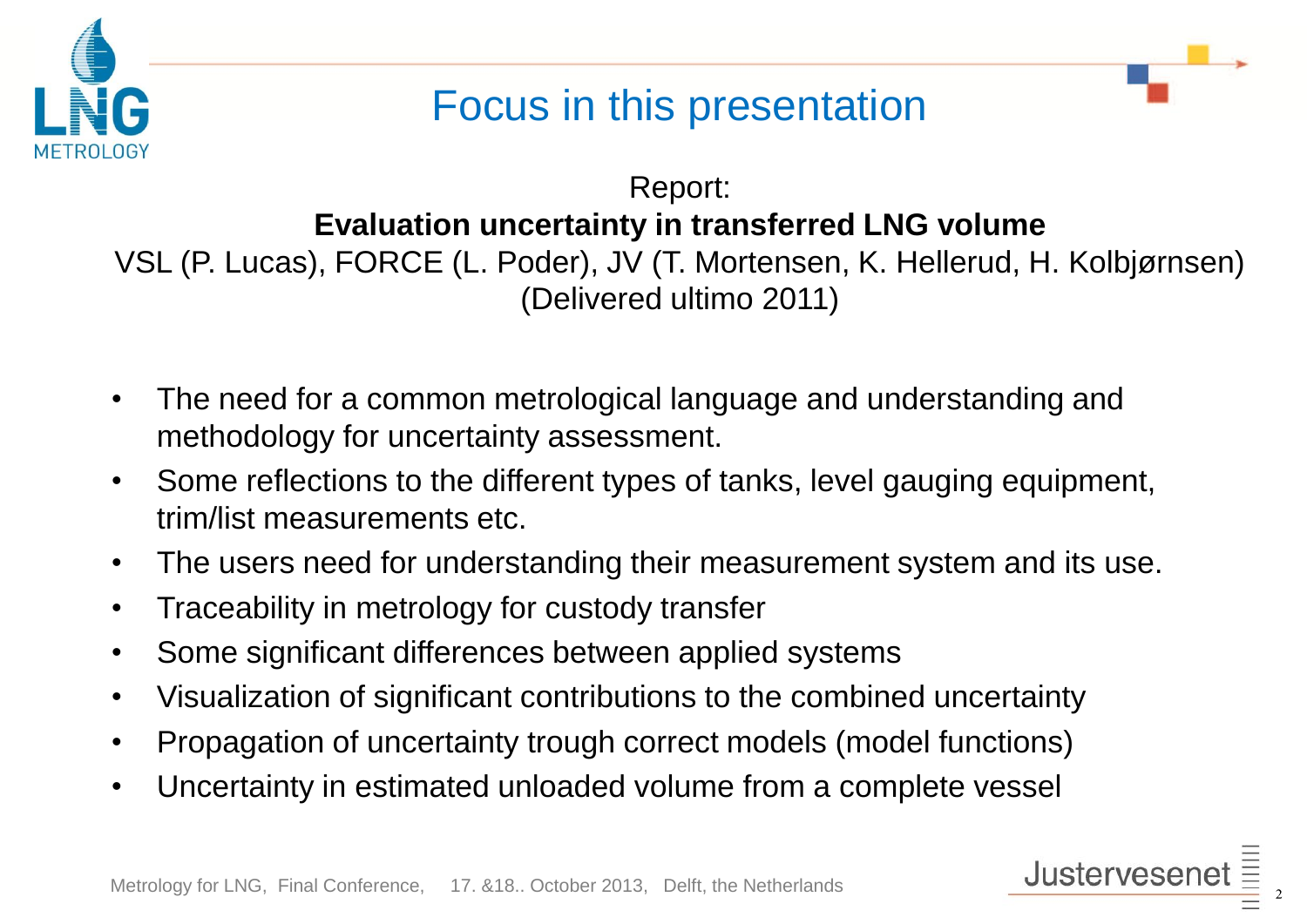

# Tank level gauging of LNG – a challenging metrological task

The measurements should be transparent and have a high degree of confidence for all parties involved. The measurement result should be reported with a measurement value and the associated expanded measurement uncertainty.

#### **(Un)Loaded volume of LNG =**  $v_{LNG} \pm U_{V,LNG}$

The measurement result should be reported in a way that give trust that all relevant input quantities are identified and included in the result reported.

#### *Important:*

- *This result should clearly be based on the actual measuring method and system in use.*
- *The results should include all relevant influences and operational effects and be corrected for known systematic errors.*

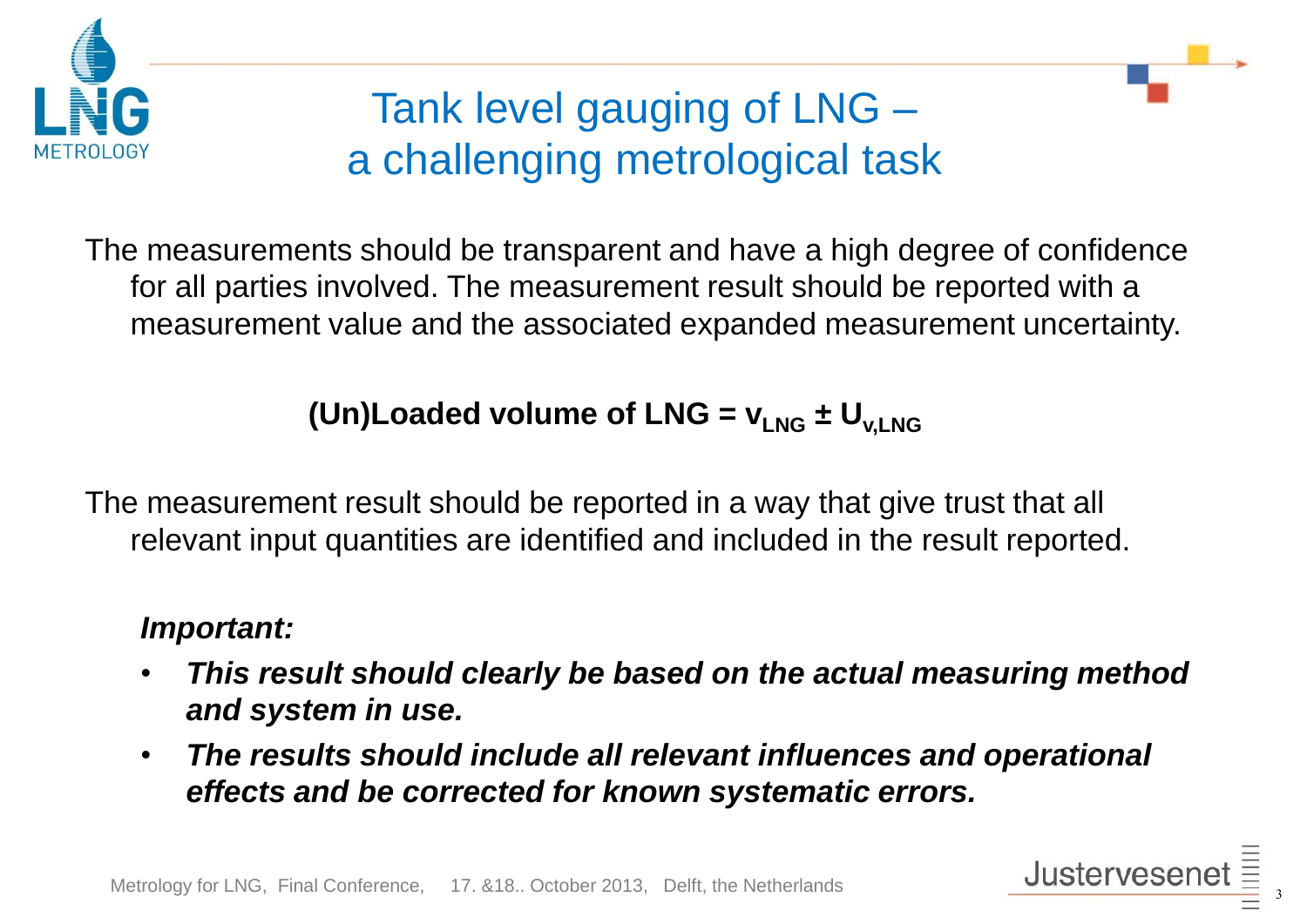

Metrology terms according to the international vocabulary on metrology OK (VIM available at www.BIPM.ORG)





Metrological traceability (VIM 2.43):

- Obtained through an unbroken chain of calibrations to a common reference system for all measurements.
- The references are normally maintained by national metrology institutes or BIPM









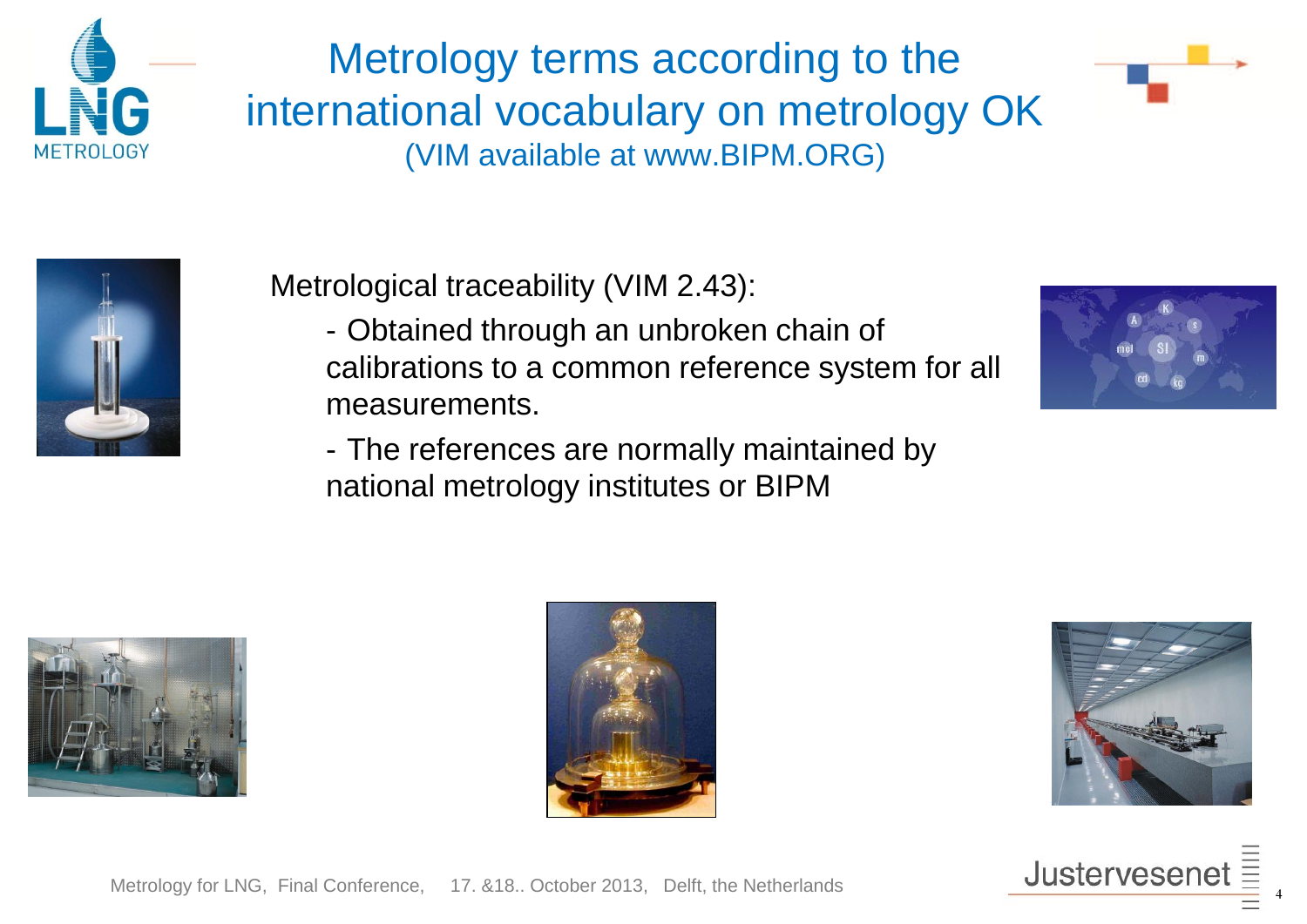

Metrology terms according to the international vocabulary on metrology OK (VIM available at www.BIPM.ORG)



Calibration (VIM 2.39):

A calibration is the comparison of an instrument with a metrological reference to establish the value of the instrument. In this way a common reference system is secured.

Note:

- Adjustment should not be confused with calibration. The confusing term "self-calibration" should never be used as it violate the understanding of the need for traceable measurements
- Calibrations will normally be repeated to obtain knowledge of the stability of the instrument in use. Information on stability may alternatively be obtained based on other identical instruments use under the same conditions.
- Measuring instruments should always be maintained in according to planned interval based on knowledge of the instruments stability.

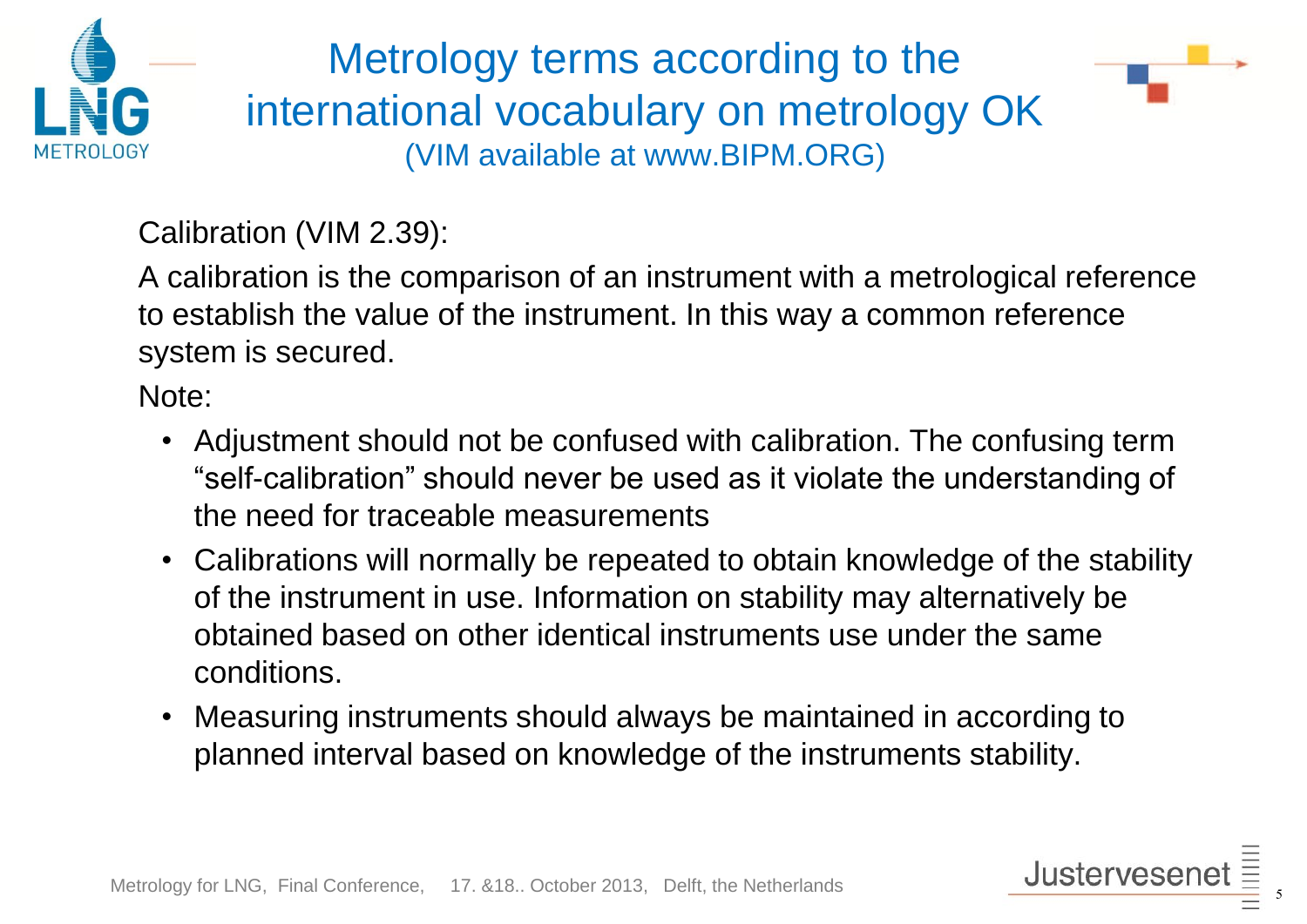

## Some relevant input quantities for tank based measurements



An overview of relevant input quantities is given. Red color indicates that they may significantly influence the measurement of transferred volume.

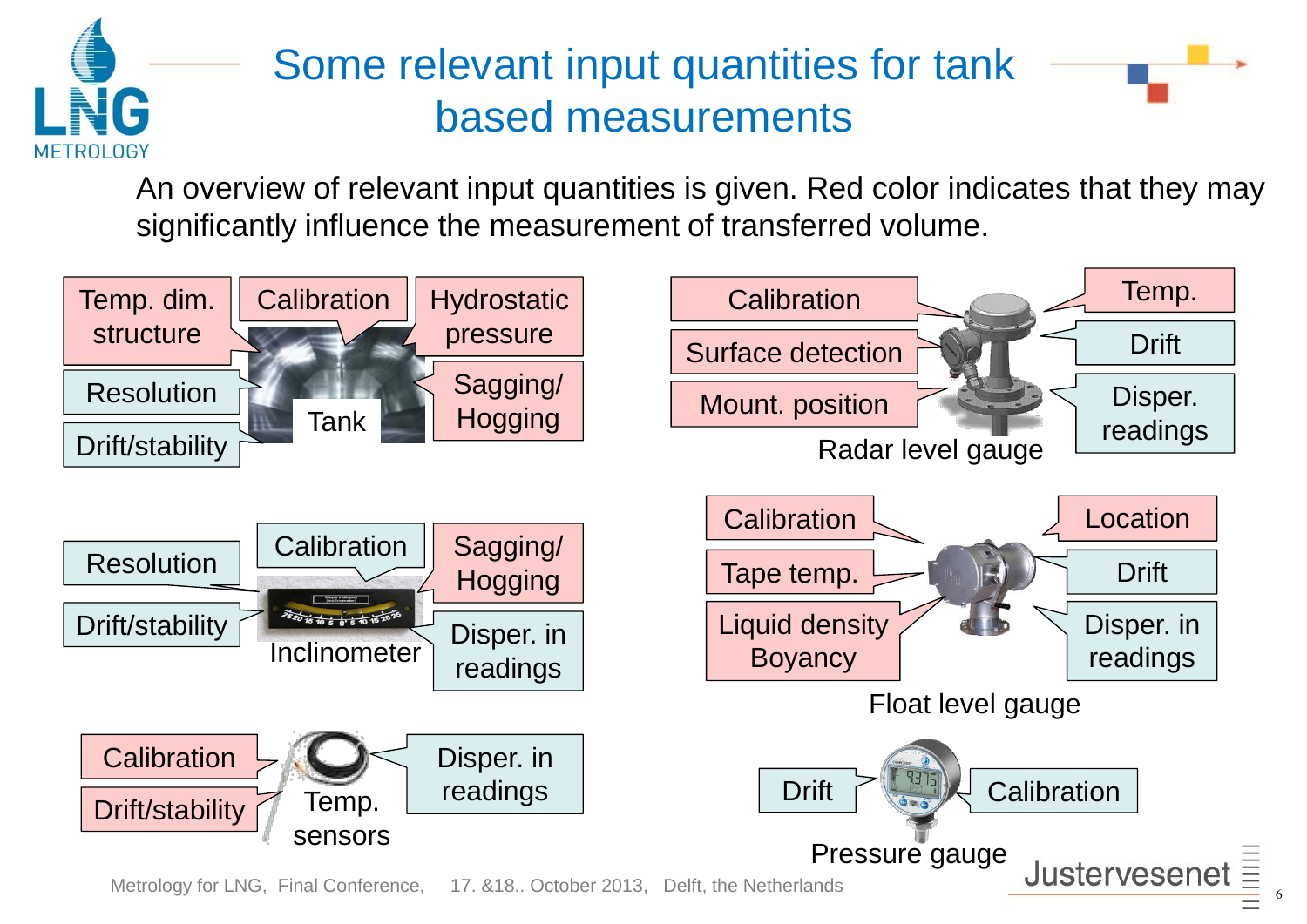

### Stability in tank dimensions – what do we know?

Input quantities related to possible changes in size and shape of tanks should have a high focus related to potential impact:



Ref: www.worldwideflood.com

- **Recalibration** of ship tanks only done after repair / changes of dead volume. The work of NBS (LNG Measurements, NBSIR 85-3028) seems to be the most significant work done on the stability of ship tanks of different types. Available validations will increase transparency and document uncertainty estimates.
- Results of relevant **inter-comparisons** between calibration suppliers for gauge tables will demonstrate a common reference level and give increased confidence in gauge tables.



• Thermal deformation, loading pressure and sagging/hogging will change the dimensions of the tank dependant on type of tank.

[Ref: www.tu.no](http://www.google.no/url?sa=i&rct=j&q=&esrc=s&frm=1&source=images&cd=&cad=rja&docid=-BPzvDpY1XDlhM&tbnid=gnHolY0i1-wxKM:&ved=0CAUQjRw&url=http%3A%2F%2Fwww.tu.no%2Folje-gass%2Farticle131604.ece&ei=tVU8UpnfJeOg4gThzID4Cg&psig=AFQjCNH7pu65kTyEWETIBj_6EI-W7LW7nQ&ust=1379765049934490)

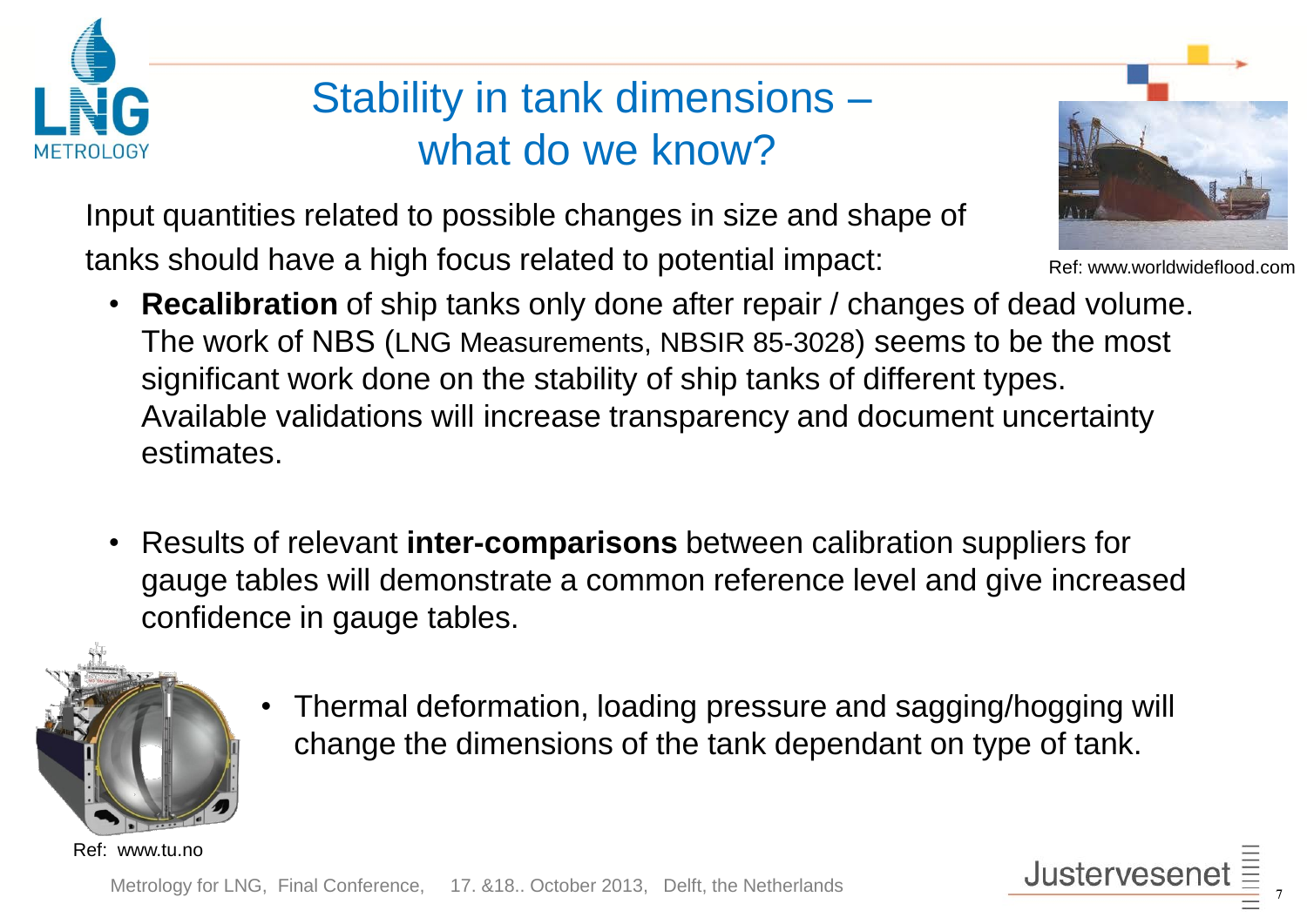

### Temperature effects on tank volume

Temperature effects on the ship tanks should be addressed according to their construction and material used.

#### Membrane tanks

- Thermal barrier between the LNG/NG and supporting structure.
- Supporting structure expected to stabilize at a temperature close to the temperature of ballast water.
- Gauge tables for membrane tanks use 20 $\degree$ C as ref. temperature



Ref: www.twi.co.uk

#### Moss tanks

- Tanks are self support around equator.
- Isolated is outside the dimensional structure so that the change in the volume relates to the int. temperature (liquid/vapor).
- The reference temperature for the gauge table is  $-160$  °C.



[Ref: www.tu.no](http://www.google.no/url?sa=i&rct=j&q=&esrc=s&frm=1&source=images&cd=&cad=rja&docid=-BPzvDpY1XDlhM&tbnid=gnHolY0i1-wxKM:&ved=0CAUQjRw&url=http%3A%2F%2Fwww.tu.no%2Folje-gass%2Farticle131604.ece&ei=tVU8UpnfJeOg4gThzID4Cg&psig=AFQjCNH7pu65kTyEWETIBj_6EI-W7LW7nQ&ust=1379765049934490)

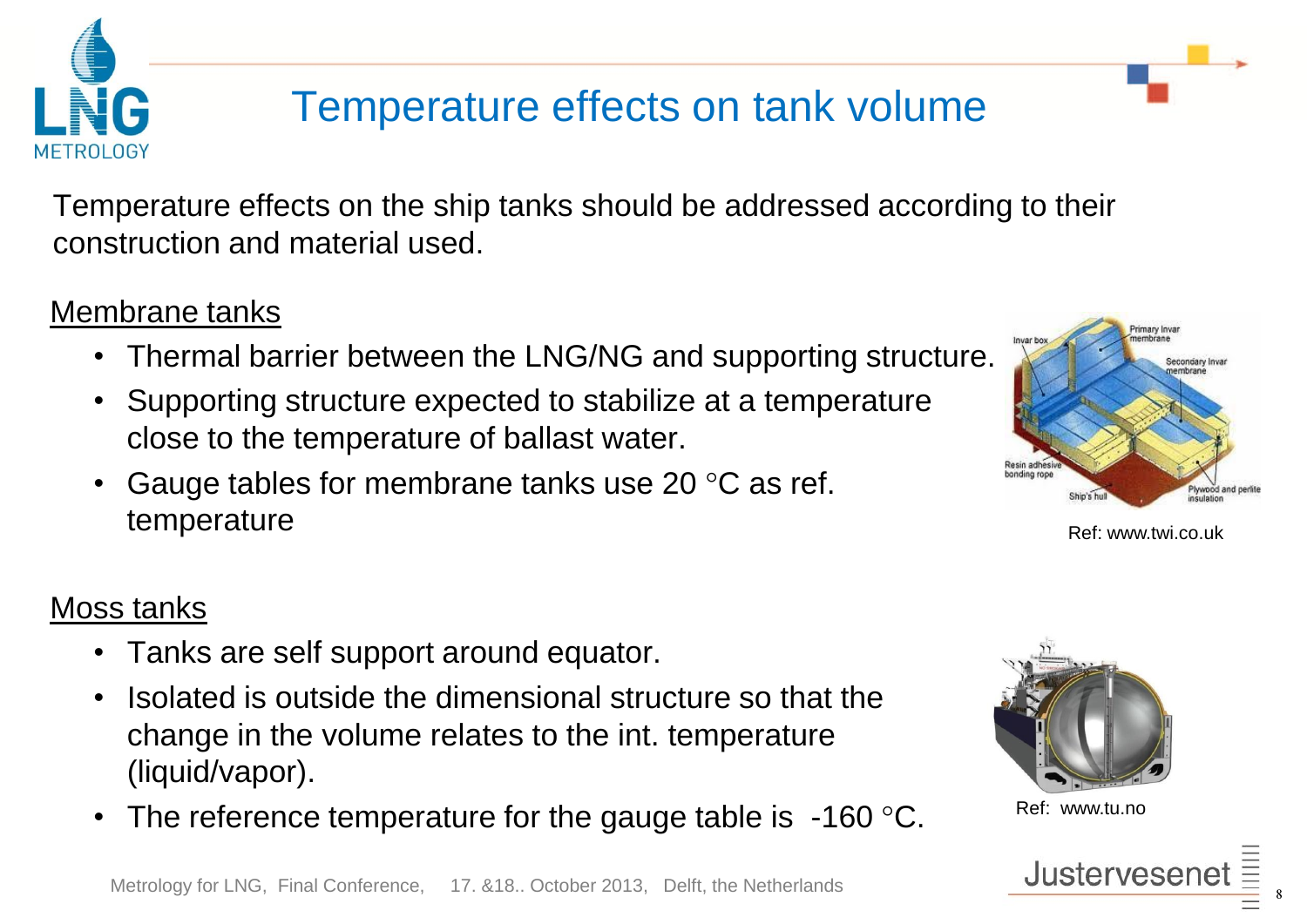

#### Level gauging

A multitude of influences related to level gauging should be identified and accounted for:

- Level gauges will measure height with reference to top of tank. Thermal or mechanical changes may change the height of tank affecting this reference level.
- Thermal effects on level gauge from interior temperature (liquid/vapor) must be corrected for. Errors from these effect will be correlated to errors related to the thermal changes of top reference level on tank.
- Calibration methods for different level gauges must be identified, and they should be made according to expected drift of instrument.
- Primary and secondary level gauge should not serve as reference for each other.
- Significant deviations of reading of primary and secondary level gauge should abandon measurements

Justerveser

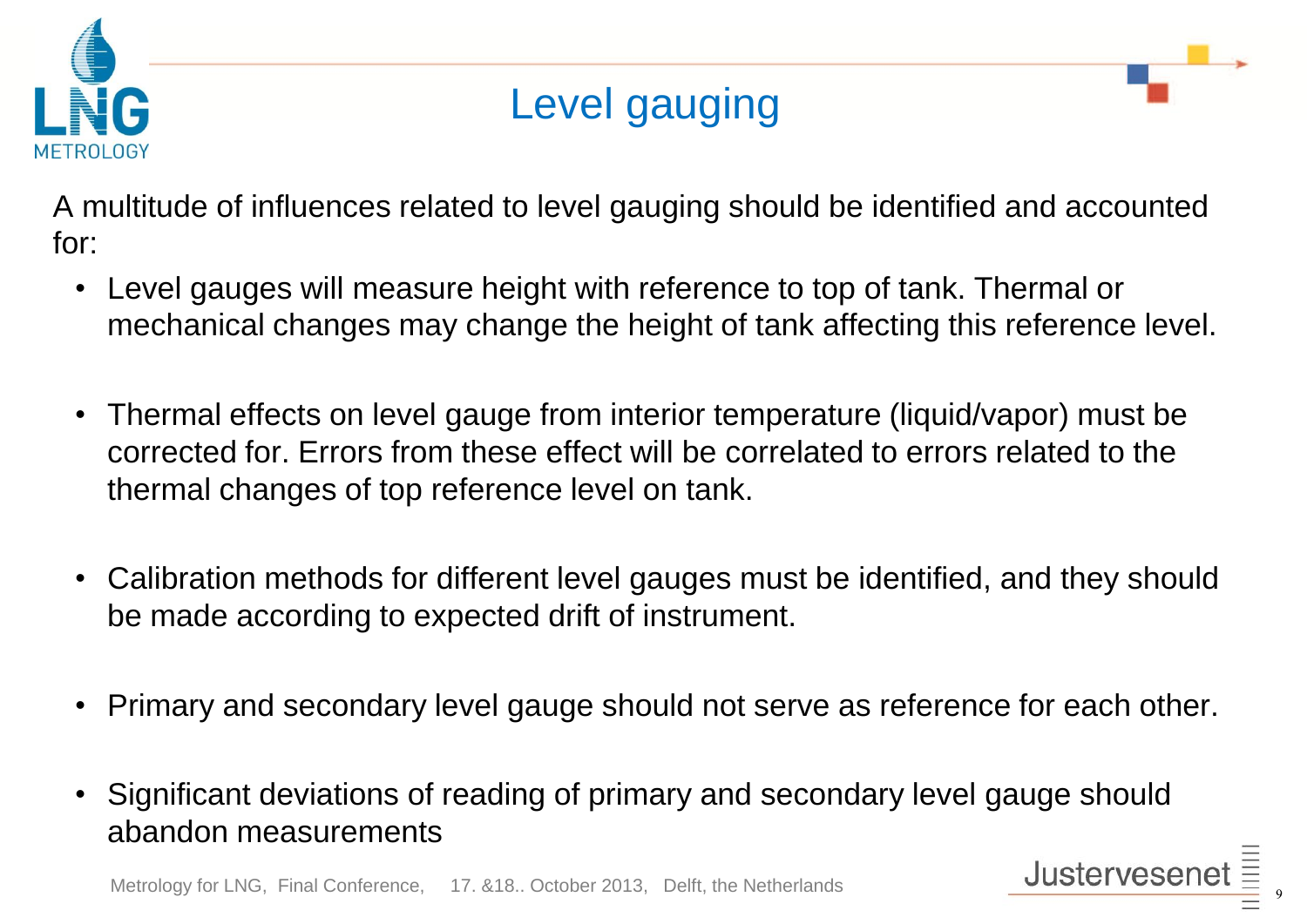

# Sensitivity of errors in level measurements and trim/list as a function of level

The inclinometer may in some situations be critical for the correct measurement of loaded / unloaded volume.

- The sensor should be mounted / corrected to the horizontal plane defined for the tank gauge table. It should be emphasized that it should indicate the trim and list for the specific tank being filled or emptied.
- Sagging/hogging may introduce errors between reference plane for tank and mounting position of inclinometer.
- Calibration, resolution and repeatability of readings may be relevant to the uncertainty analysis.
- The sensitivity of an error in the inclinometer reading will significantly be influence by the operating situation .



Ref: www.directindustry.com

Justervesen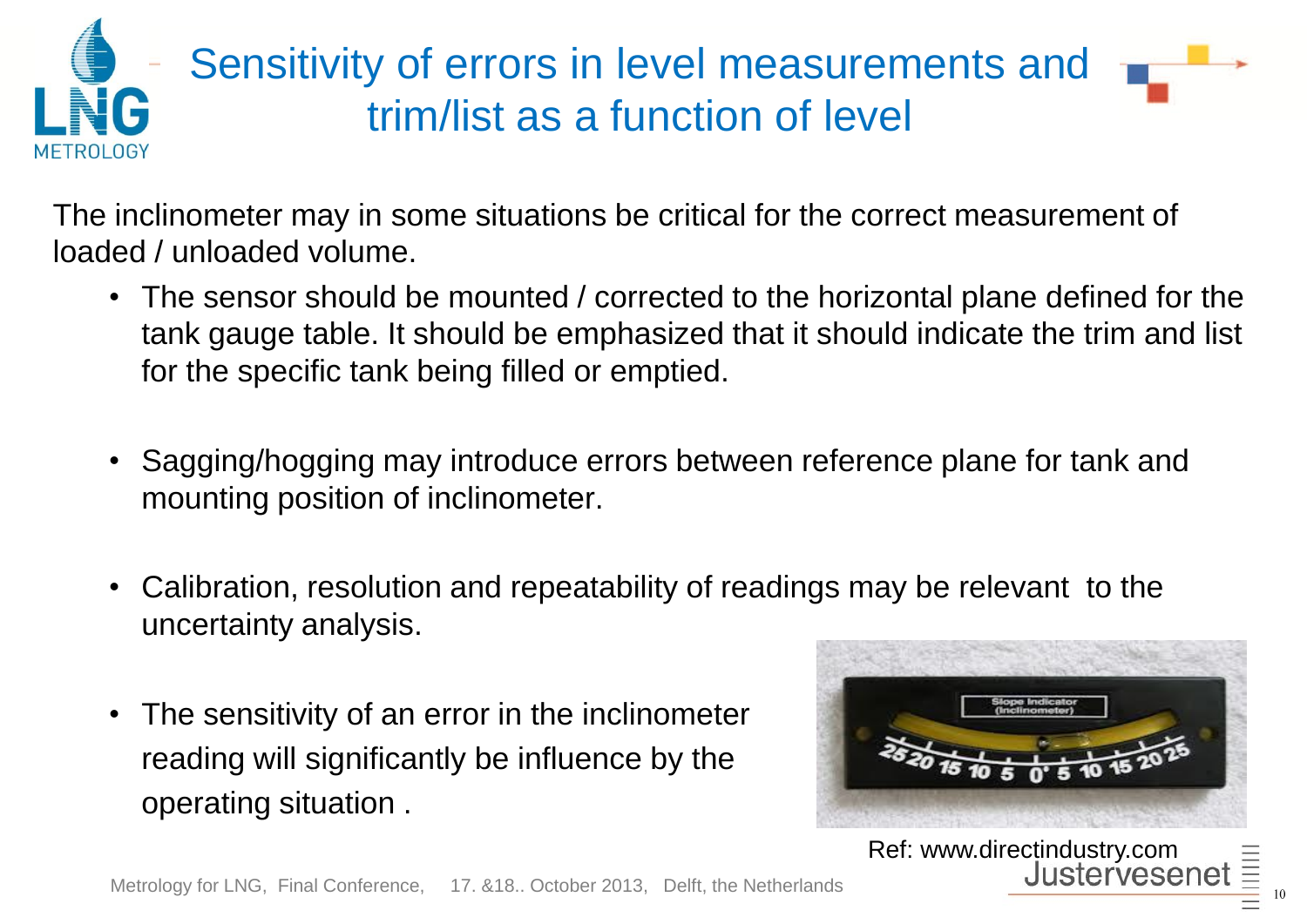



Some important precondition for the uncertainty assessment:

- The propagation of uncertainty is only possible if there is a defined model function or the sensitivity in the result (output quantity) for a given input quantity is given. The model will normally depend on the method.
- The uncertainty calculation is done related to one specific operating state. Relative uncertainties can only be combined directly if the model function is built up by multiplications/divisions. This is not the case for model functions related to tank gauging of LNG.
- The input quantities and their uncertainty estimates should be related to the operation conditions, the actual instruments used and operational procedures.
- Significant correlations between input quantities should be accounted for.

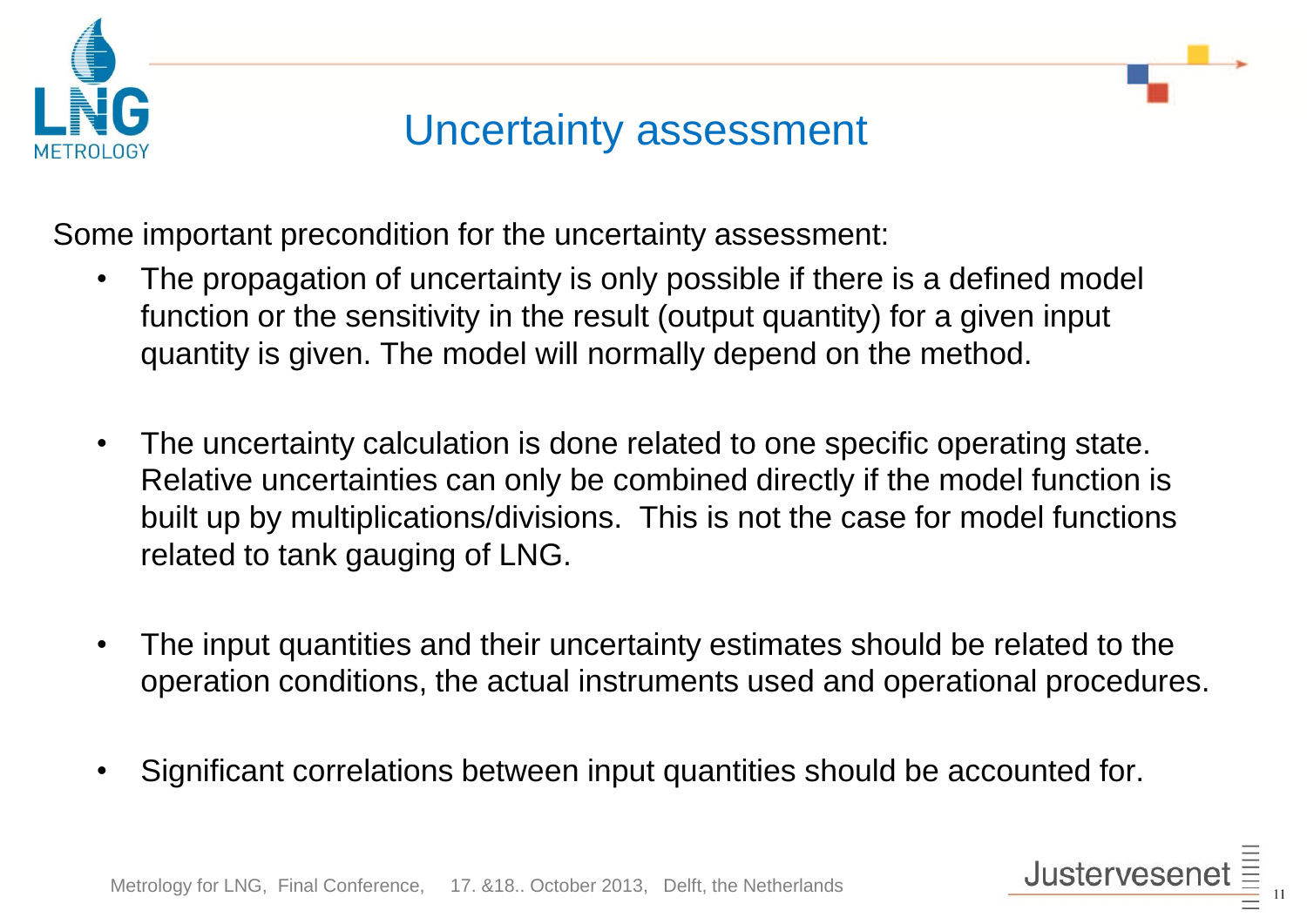# A measurement model is needed

For each tank gauging system a mathematical models must be identified. The model should be used for calculating the volume given estimates for all "input quantities"

- Readings (often the mean of repeated readings)
- Corrections from last calibrations and drift
- Corrections due to thermal, mechanical or constructional effects
- Requirements for maximum list and trim during loading and stabilizing time
- Corrections for non reference conditions like for the temperature in the supporting structure of a membrane tank

• …

Detailed model functions depend on each type of system. They are not given in the "Custody Tranfere Handbook" given by GIIGNL. Below som functions used for propagating uncertaint in the project :

$$
V = (V_{table} + c_V) \cdot C_{tank,t}(T) \cdot C_{tank,p}(p) \qquad c_V = \Delta V_{saggingHogging} + \Delta V_{Hydrostatic} + \Delta V_{Drift}
$$
\n
$$
h = h_{ind} \cdot C_{gauge,T}(T_{gauge}) \cdot C_{gauge,p}(p_{gauge}) + \Delta h_{trim}
$$
\n
$$
+ \Delta h_{list} + \Delta h_{\rho} + \Delta h_{comp} + \Delta h_{cal} + \Delta h_{drift}
$$
\n
$$
\text{Metrology for LNG, Final Conference, } 17. 818. October 2013, Delft, the Netherlands
$$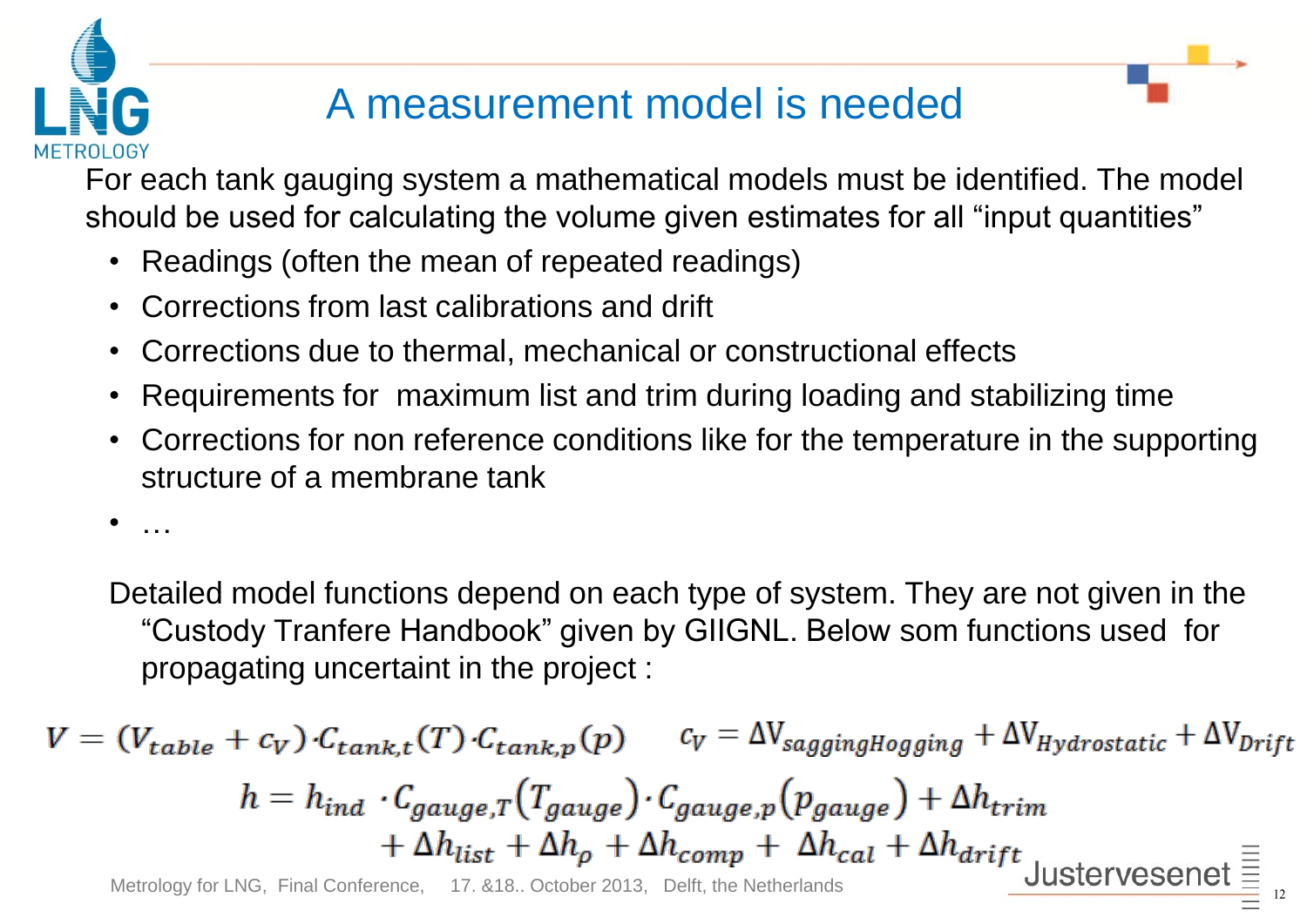# Sensitivity coefficients in the measurement method must be known

The sensitivity coefficients are given by the model function and the estimates for the input quantities.

Below are some examples on how sensitive coefficients relates to different operating situations like:



Ref:ntnu.no

- Both for membrane and Moss type tanks, the liquid **surface** area of the liquid will decrease for low and high levels of LNG. This is especially the case for a spherical shaped tank. Partially loading/unloading will as a consequence have a higher combined uncertainty.
- Influences of deviations from "even keel" (zero trim and list) in level measurements caused by a horizontally location **not** in the center of the tank or with an angel to the horizontal plane, will be more significant as trim and list deviates from zero.

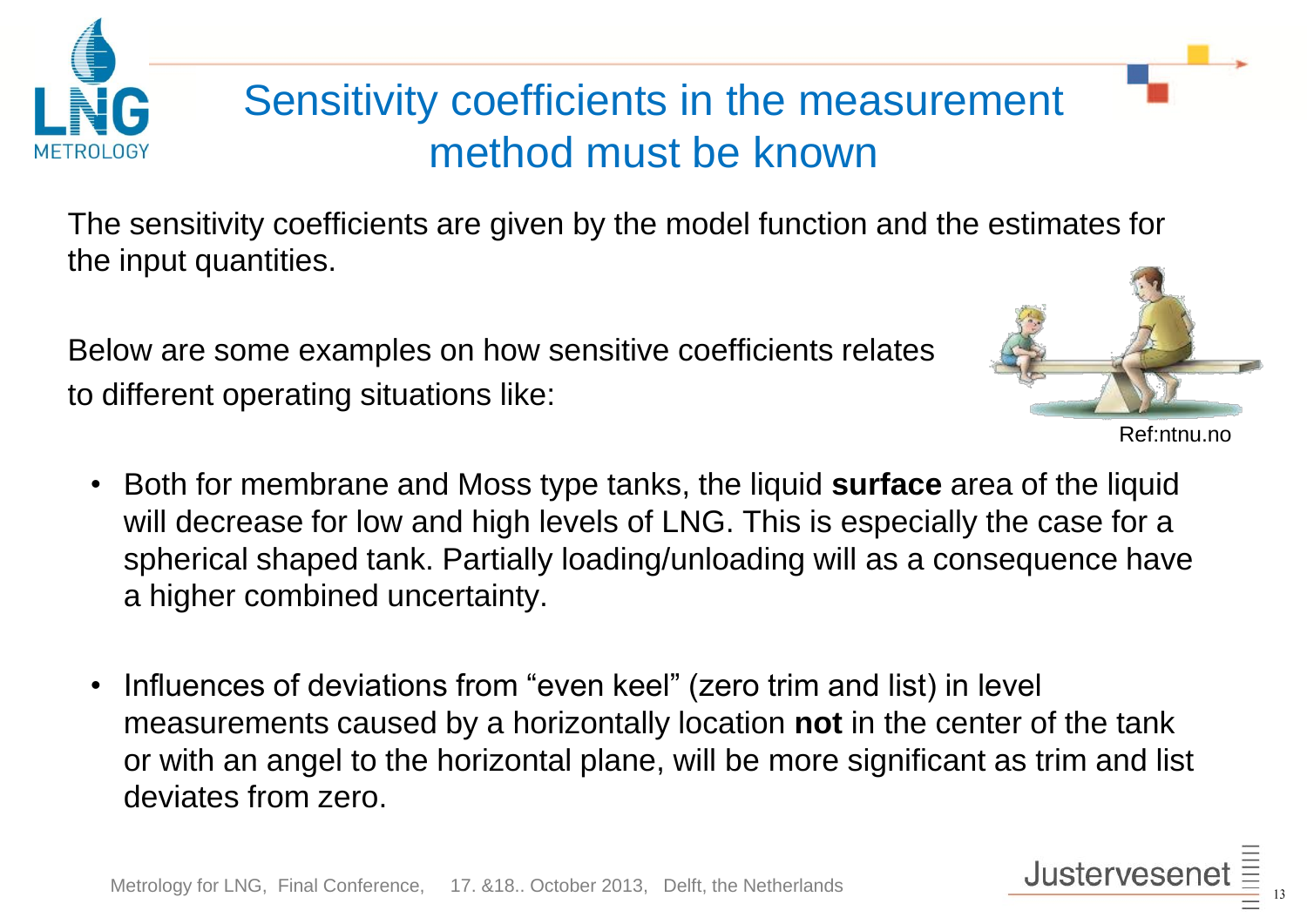



## Correlation of input quantities

Input quantities may be correlated in some degree. This will influence the combined uncertainty. Positive correlation in input quantities which are added will increase the combined uncertainty.

JCGM 100:2008 (GUM 1995 with minor corrections)

Evaluation of measurement data — Guide to the expression of uncertainty in measurement

*Paragraph 5.2.4 states that there may be significant correlation between two input quantities if the same measuring instrument, physical measurement standard, having a significant standard uncertainty is used in their determination.*

*Paragraph 5.2.5 states that correlations between input quantities should not be ignored if present and significant.* 

It may be difficult to evaluate the degree of correlation. Taking correlation into account in a conservative way is preferred.

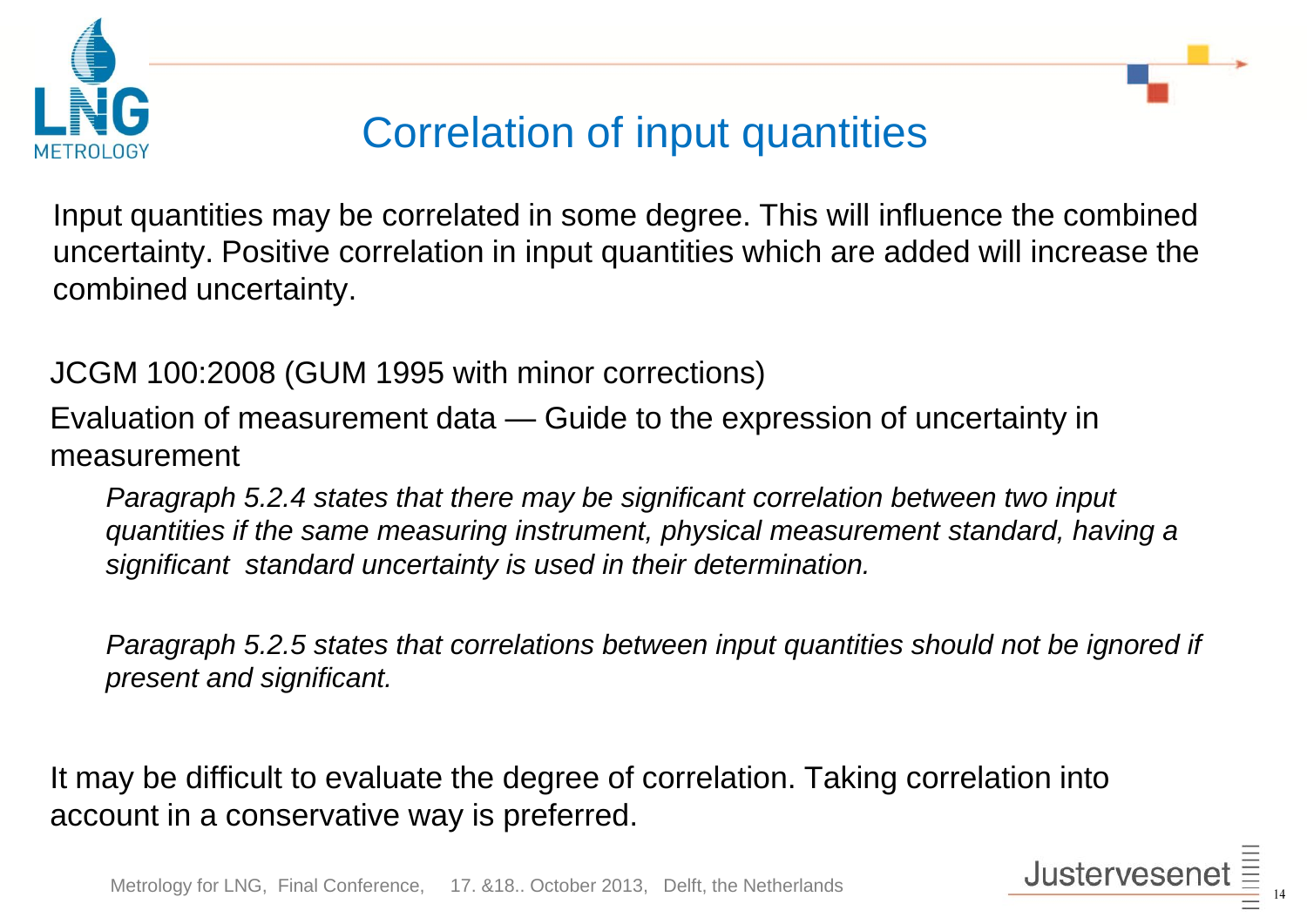# Presentation of an uncertainty analysis



Given a model function an uncertainty analysis may be presented in a format like the below. This can be efficient for identifying and improving the measurement system / method.

| Input quantety /<br>parameter                                    | Value                                              | relative standard<br>standard<br>uncertainty<br>uncertainty |           | sensitivity      | contribution |  |  |  |
|------------------------------------------------------------------|----------------------------------------------------|-------------------------------------------------------------|-----------|------------------|--------------|--|--|--|
| V <sub>table</sub> (Trunc(h <sub>start</sub> ))                  | 34000                                              | 68                                                          | 0.20%     | 1                | 68.0         |  |  |  |
| $h_{start}$                                                      | 22.90                                              | 0.015                                                       | 0.07%     | $-1273$          | $-19.2$      |  |  |  |
| $\Delta V_{Sagger Hogging$                                       | $\mathbf 0$                                        | 34                                                          | <b>NA</b> | 1                | 34.0         |  |  |  |
| $\Delta V_{\text{Hydrostatic,start}}$                            | $\overline{0}$                                     | 34                                                          | <b>NA</b> | $\mathbf{1}$     | 34.0         |  |  |  |
| $\Delta V_{\text{Table},\text{drift},\text{start}}$              | $\overline{0}$                                     | 8.5                                                         | <b>NA</b> | $\overline{1}$   | 8.5          |  |  |  |
| $V_{table}$ (Trunc( $h_{stop}$ ))                                | 1600                                               | 3.2                                                         | 0.20%     | $\overline{1}$   | 3.2          |  |  |  |
| $h_{stop}$                                                       | 0.15                                               | 0.0063                                                      | 4.19%     | $-19$            | $-0.1$       |  |  |  |
| $\Delta V_{Sagging Hogging, stop}$                               | $\overline{0}$                                     | 1.6                                                         | <b>NA</b> | 1                | 1.6          |  |  |  |
| $\Delta V_{\text{Hydrostatic,stop}}$                             | $\overline{0}$                                     | 1.6                                                         | <b>NA</b> | $\mathbf 1$      | 1.6          |  |  |  |
| $\Delta V_{\text{Table,drift,stop}}$                             | $\overline{0}$                                     | 0.40                                                        | <b>NA</b> | $\overline{1}$   | 0.4          |  |  |  |
| T <sub>tank,start</sub> (°C)                                     | 20                                                 | 10 <sup>1</sup>                                             | 50%       | $\overline{1}$   | 11.2         |  |  |  |
| $\mathsf{T}_{\textsf{rank}.\textsf{stop}}\,(\mathrm{^{\circ}C})$ | 20                                                 | 10                                                          | 50%       | $\mathbf{0}$     | 0.5          |  |  |  |
| T <sub>tank,ref</sub> (°C) <sub>.</sub>                          | 20                                                 | 1.0                                                         | 5.0%      | $-1$             | $-1.1$       |  |  |  |
| $\alpha$                                                         | $1.10E - 05$                                       | 0.00                                                        | 5.0%      | $\pmb{0}$        | 0.0          |  |  |  |
| V <sub>tank</sub> unloaded                                       | 33242                                              |                                                             |           | <b>U</b> Vloaded | 87.97        |  |  |  |
|                                                                  |                                                    | $U_{V, loaded}$                                             | 175.95    |                  |              |  |  |  |
|                                                                  | (Note: Values given as examples to clarify method) | $U_{\text{V}}$ loaded $*$                                   | 0.53%     |                  |              |  |  |  |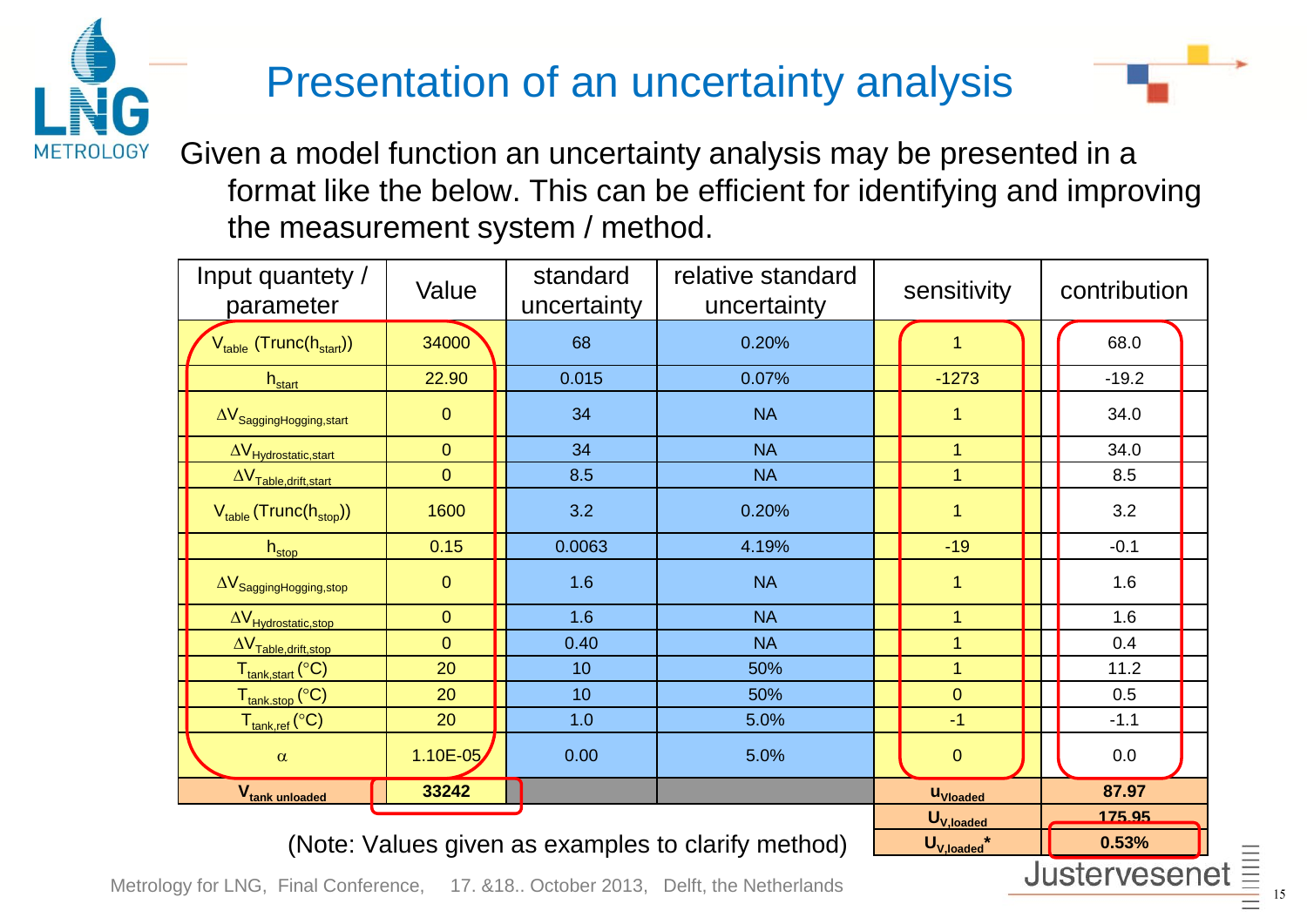# Maintenance of each measurement system

Every measurement system needs skilled operators, following up and maintenance:

- There should be a clear understanding of the responsibility and needed competence for the LNG measurement system at each ship.
- An updated version of the uncertainty evaluation given in a easy readable format should be available for each loading/unloading. From this it should be possible to identify the most significant contributions to the actual measurement.
- The uncertainty budget and its estimates should be clearly linked to the actual system in use and the conditions during the measurement.
- The measurement result included the measurement uncertainty (95 % confidence) should be reported.
- Based on experience with each system it should be possible to improve measurements and reduce measurement uncertainty

Metrology for LNG, Final Conference, 17. &18.. October 2013, Delft, the Netherlands

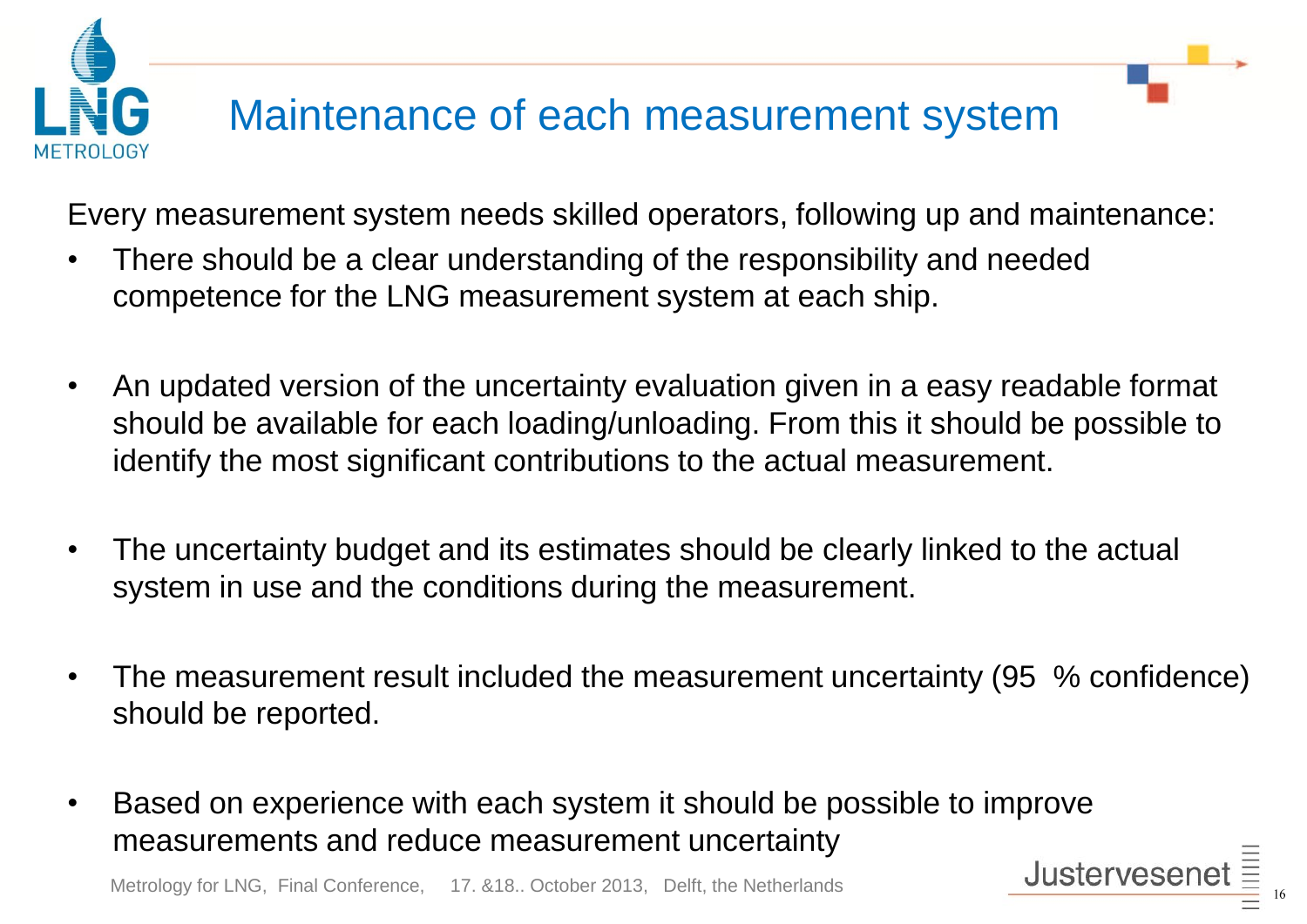

## Uncertainty in unloading a vessel

For unloading a vessel, the unloading volume of each tank is summed to a total:

- Same calibration reference, methods etc.
- Same operational /maintenance procedures
- Same environmental situation

Model function divided into two input summarized quantities for each tank. One summarize correlated input quantities and one uncorrelated input quantities.

$$
V_{vessel} = V_{tank1,uncorr.} + V_{tank1,corr.} + V_{tank2,uncorr.} + V_{tank2,corr.} + V_{tank3,uncorr.} + V_{tank3,uncorr.} + V_{tank4,uncorr.} + V_{tank5,uncorr.} + V_{tank5,uncorr.} + V_{tank5,corr.}
$$

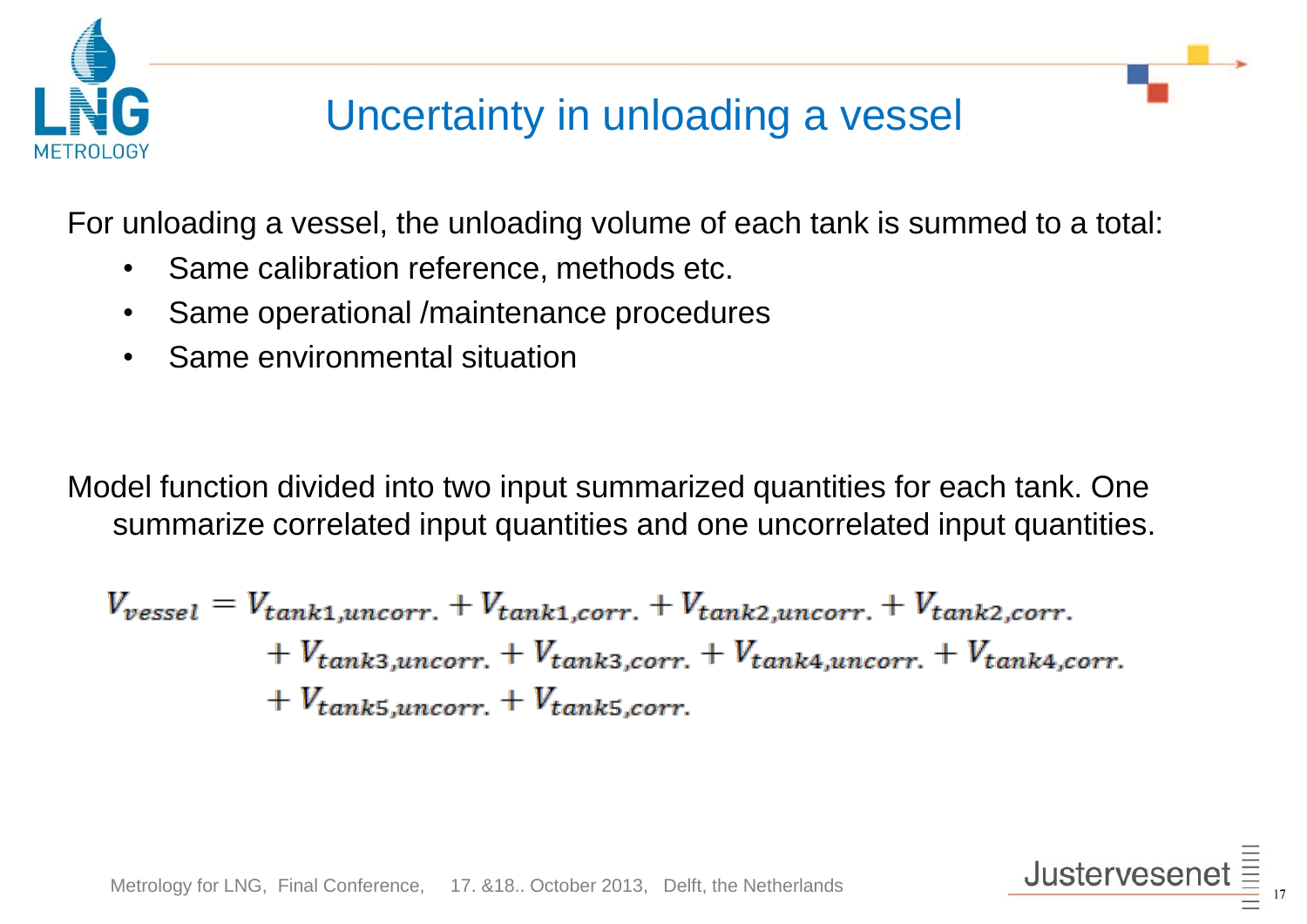

## Uncertainty in unloading a vessel *(cont,)*

#### High degree of correlation for measurement of (un)loaded volume from/to a vessel

| <b>Input quantity</b>                                                                                 |                    |     |                     | <b>Uncertainty</b>                                 |                          |                           |              | Correlatiomatrix   |                  |              |                  |                  |                  |              |                    |                    |                    |
|-------------------------------------------------------------------------------------------------------|--------------------|-----|---------------------|----------------------------------------------------|--------------------------|---------------------------|--------------|--------------------|------------------|--------------|------------------|------------------|------------------|--------------|--------------------|--------------------|--------------------|
| Input quantety                                                                                        | Estimated<br>input |     | <b>Distribution</b> | Estimated<br>standard<br><u>uncortaintu</u>        | Rel. Exp.<br>uncertainty | Sensitivi<br>ty           | Contribution | Vtank1,<br>ti<br>8 | uncorr<br>Vtank1 | 등<br>Vtank2  | uncorr<br>Vtank2 | E<br>8<br>Vtank3 | uncorr<br>Vtank3 | Vtank4,<br>Š | Vtank4,<br>uncorr. | Vtank5,<br>ti<br>8 | uncoff.<br>Vtank5, |
| $V_{\text{tank1,corr.}}$                                                                              | 26770              | 112 | normal              | 56,22                                              | 0,43 %                   |                           | 56           |                    | 0                |              |                  |                  |                  |              |                    |                    |                    |
| $V_{\text{tank1},\text{uncorr.}}$                                                                     | 0                  | 20  | normal              | 10,00                                              |                          |                           | 10           | 0                  |                  | 0            | 0                | 0                | 0                | 0            | 0                  | 0                  |                    |
| $V_{tan k2, corr.}$                                                                                   | 26770              | 112 | normal              | 56,22                                              | 0,43%                    |                           | 56           |                    | $\mathbf{0}$     |              | 0                |                  |                  |              |                    |                    |                    |
| V <sub>tank2, uncorr.</sub>                                                                           | $\mathbf{0}$       | 20  | normal              | 10,00                                              |                          |                           | 10           | 0                  | 0                | 0            |                  | 0                | 0                | 0            | 0                  | $\mathbf{0}$       |                    |
| $V_{\text{tank3,corr.}}$                                                                              | 26770              | 112 | normal              | 56,22                                              | 0,43 %                   |                           | 56           |                    | 0                |              | 0                |                  |                  |              |                    |                    |                    |
| $V_{\text{tank3},\text{uncorr.}}$                                                                     | $\mathbf{0}$       | 20  | normal              | 10,00                                              |                          |                           | 10           | 0                  | $\mathbf{0}$     | 0            | 0                | 0                |                  | 0            | 0                  | $\bf{0}$           |                    |
| $V_{\text{tank4,corr.}}$                                                                              | 26770              | 112 | normal              | 56,22                                              | 0,43%                    |                           | 56           |                    | 0                | 1            | $\mathbf{0}$     |                  | 0                |              | 0                  |                    |                    |
| V <sub>tank4, uncorr.</sub>                                                                           | $\mathbf{0}$       | 20  | normal              | 10,00                                              |                          |                           | 10           | 0                  | $\mathbf{0}$     | $\mathbf{0}$ | 0                | 0                | $\mathbf{0}$     | 0            |                    | 0                  |                    |
| $V_{\text{tank5, corr.}}$                                                                             | 26770              | 112 | normal              | 56,22                                              | 0,43 %                   |                           | 56           |                    | 0                |              | 0                |                  | 0                |              | 0                  |                    | 0                  |
| $V_{tank5, uncorr}$                                                                                   | $\mathbf{0}$       | 20  | normal              | 10,00                                              |                          |                           | 10           | 0                  | $\mathbf{0}$     | 0            | $\mathbf{0}$     | $\mathbf{0}$     | $\mathbf{0}$     | $\mathbf{0}$ | $\mathbf{0}$       | $\boldsymbol{0}$   |                    |
| V <sub>vessel</sub>                                                                                   | 133850             |     |                     |                                                    |                          | <b>U</b> <sub>Mlast</sub> | 282          |                    |                  |              |                  |                  |                  |              |                    |                    |                    |
|                                                                                                       |                    |     |                     | (Note: Values given as examples to clarify method) |                          | $UMlast$<br>$U_{Mlast}$   | 564<br>0,42% |                    |                  |              |                  |                  |                  |              |                    |                    |                    |
| Ξ<br>Justervesenet<br>Motrology for LNO Einel Conference 47 040 October 2012<br>Dolft the Netherlands |                    |     |                     |                                                    |                          |                           |              |                    |                  |              |                  |                  |                  |              |                    |                    |                    |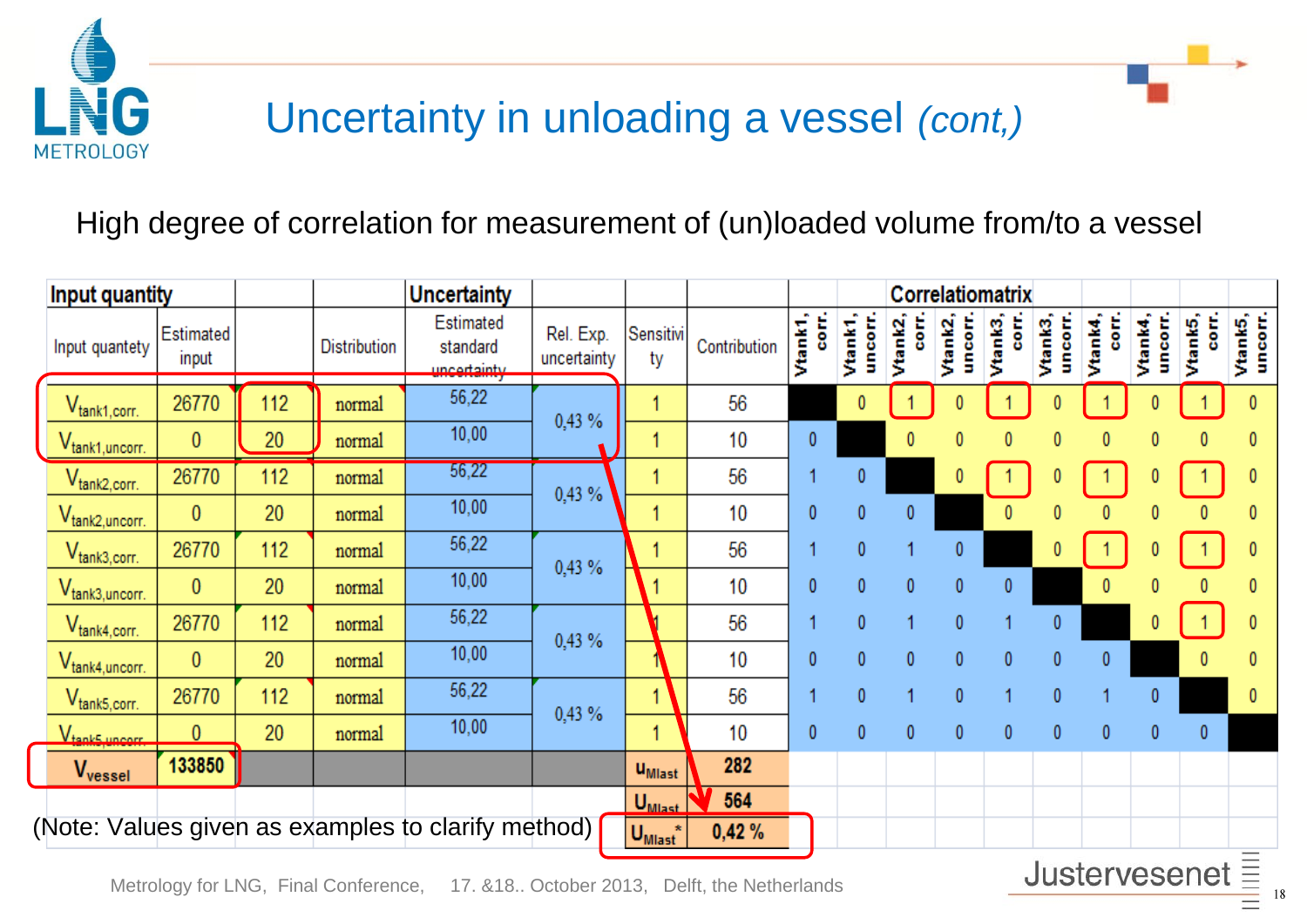

#### **Summary**

**Model functions** reflecting the actual measurement method (tank, level gauge, relevant temperature measurements, trim/list measurement and errors related to traceability/calibrations should be maintained for each ship. The most significant contributions to the measurement uncertainty should be identified and if possible reduced.

**Temperature effects** caused by deviations from reference conditions for tank (interior or exterior) on tank volume, height of reference point for level gauge and the level gauge itself should be carefully accounted for with corrections and uncertainty estimates.

**Errors in trim and list** may significantly influence volume measurements dependant on operational conditions, type of tank and mounting position of sensor. Both errors and observed fluctuations should be accounted for in the uncertainty estimate. Care related to the mounting position, maintenance and calibration of the sensors for measurement of trim and list is important. Preferably it should be measured locally for each tank and synchronized with the level measurement.

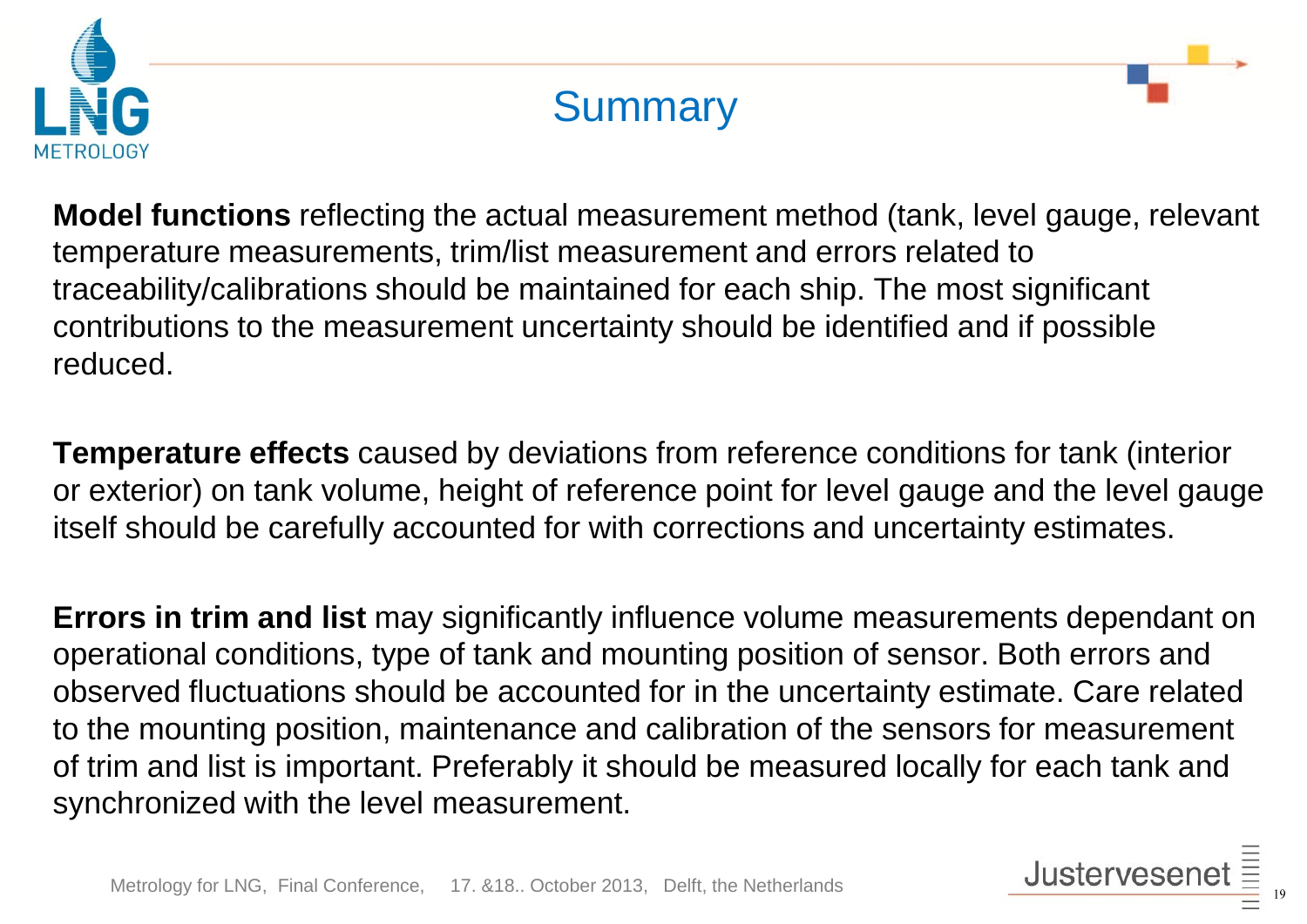

### Summary *(cont.)*



**Correlation** effects between input quantities, for instance related to corrections for temperature effects, must be accounted for. They may significantly increase or decrease the combined measurement uncertainty.

**Data** from validation or other investigations, can increase understanding of tank gauging of LNG volume significantly and should be shared to increase knowledge. It is a need for obtaining more information on stability of instruments/tank and influences. Comparable measurements systems will increase knowledge. Measurement comparisons made a

**An updated version of the uncertainty evaluation** given in a easy readable format should be available for each loading/unloading. The person responsible for the measurement system should use this tool to identify the most significant contributions to the actual measurement and if needed initiate improvements.

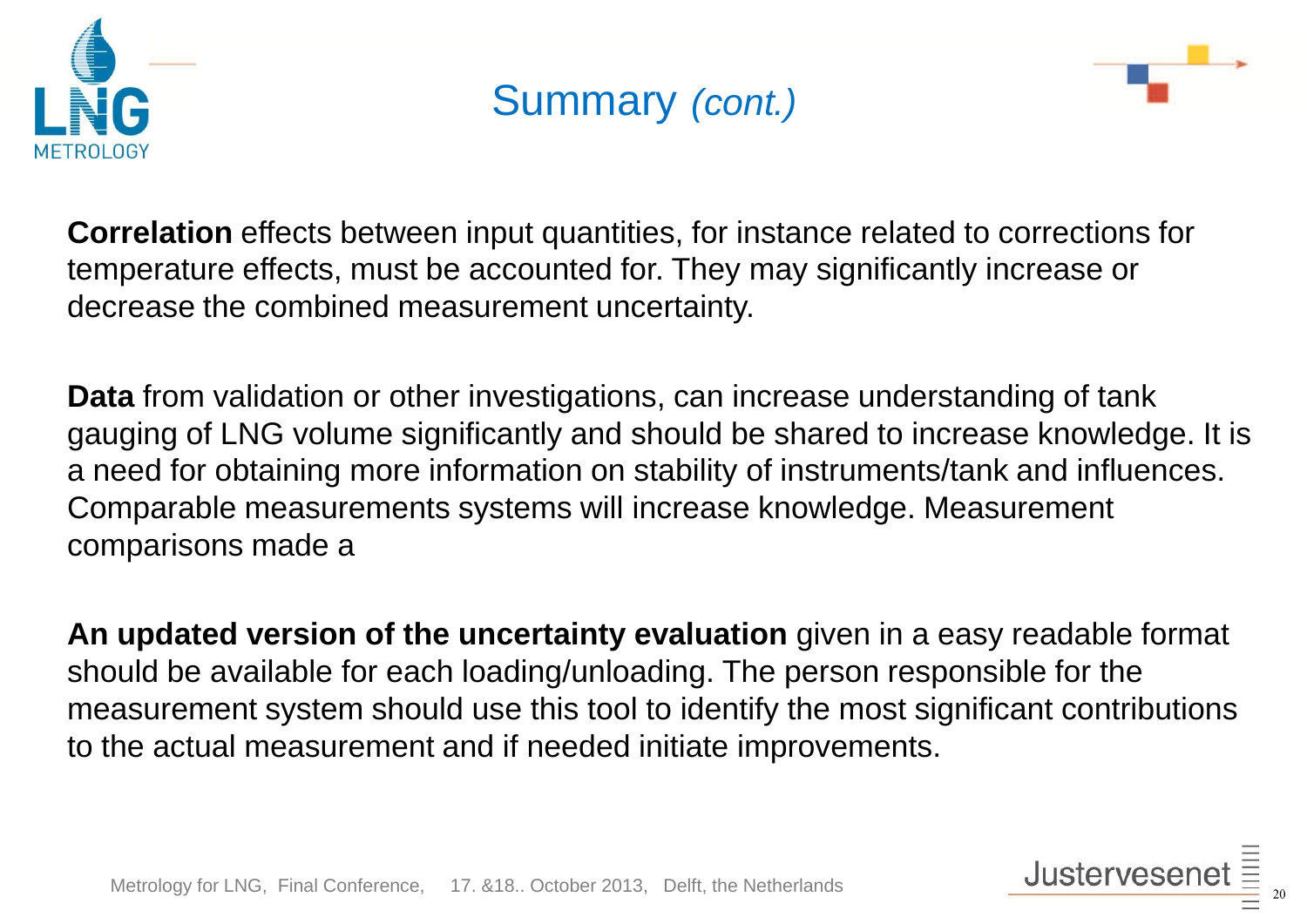

#### Summary *(cont.)*



**Based on experience** with each system it should be possible to improve measurements and reduce measurement uncertainty

**Improvements in the calibration method** for LNG tanks will contribute directly to reduced uncertainty. Intercomparissons should be performed to document these improvements.

**More documentation** of the stability of both membrane tanks and self supported spherical tanks would be preferable.

**Identified known and systematic effects** should be corrected for to reduce the uncertainty. This may relate to temperature effect and drift in measurement equipment.